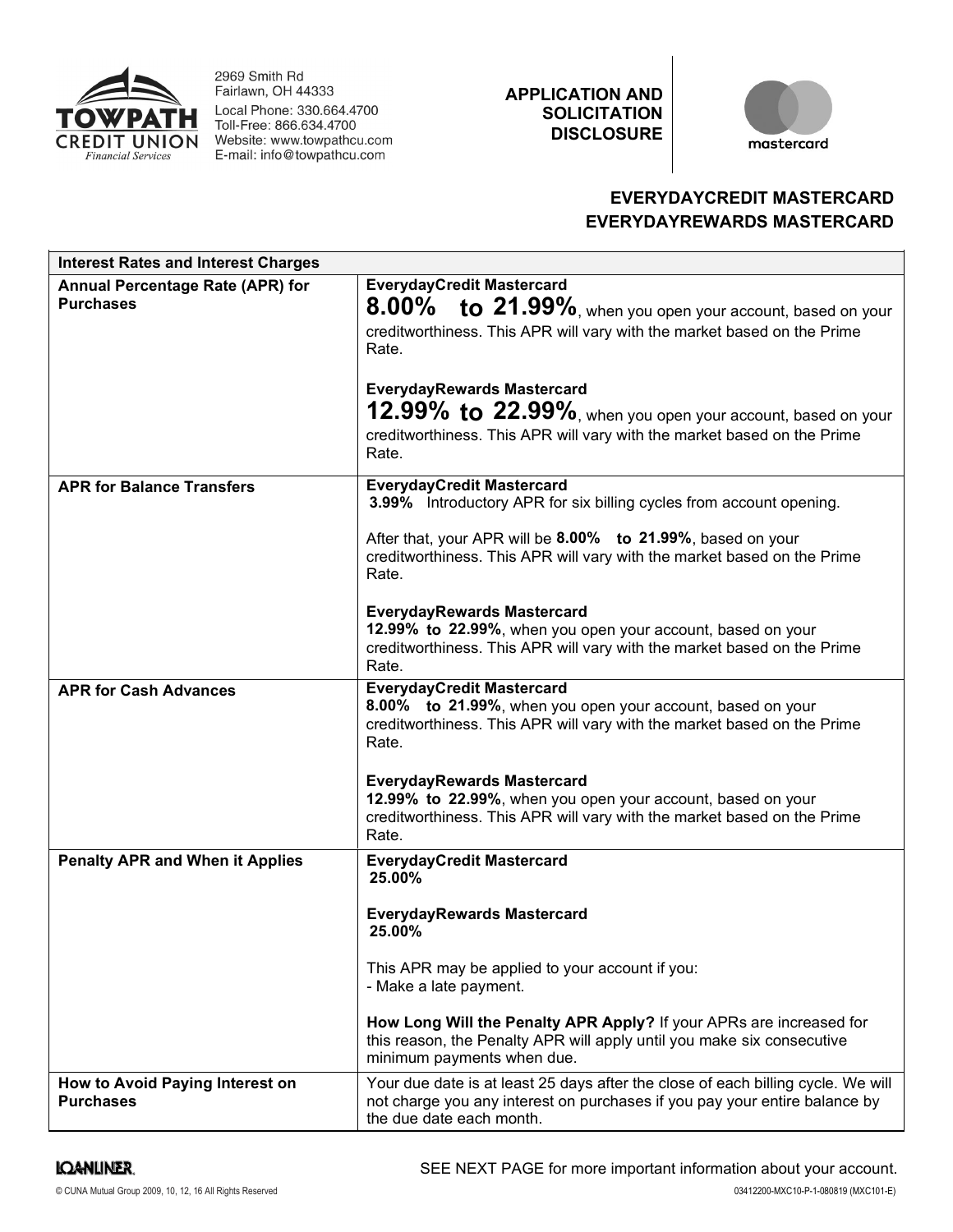| <b>Minimum Interest Charge</b>                                               | <b>None</b>                                                                                                                                                                                        |
|------------------------------------------------------------------------------|----------------------------------------------------------------------------------------------------------------------------------------------------------------------------------------------------|
| For Credit Card Tips from the<br><b>Consumer Financial Protection Bureau</b> | To learn more about factors to consider when applying for or using a<br>credit card, visit the website of the Consumer Financial Protection<br>Bureau at http://www.consumerfinance.gov/learnmore. |
| <b>Fees</b>                                                                  |                                                                                                                                                                                                    |
| <b>Set-up and Maintenance Fees</b>                                           |                                                                                                                                                                                                    |
| - Annual Fee                                                                 | <b>None</b>                                                                                                                                                                                        |
| - Account Set-up Fee                                                         | <b>None</b>                                                                                                                                                                                        |
| - Program Fee                                                                | <b>None</b>                                                                                                                                                                                        |
| - Participation Fee                                                          | <b>None</b>                                                                                                                                                                                        |
| - Additional Card Fee                                                        | <b>None</b>                                                                                                                                                                                        |
| - Application Fee                                                            | <b>None</b>                                                                                                                                                                                        |
| <b>Transaction Fees</b>                                                      |                                                                                                                                                                                                    |
| - Balance Transfer Fee                                                       | \$10.00 or 3.00% of the amount of each balance transfer, whichever is<br>greater                                                                                                                   |
| - Cash Advance Fee                                                           | \$10.00 or 5.00% of the amount of each cash advance, whichever is greater                                                                                                                          |
| - Foreign Transaction Fee -                                                  | <b>None</b>                                                                                                                                                                                        |
| EverydayCredit Mastercard                                                    |                                                                                                                                                                                                    |
| - Foreign Transaction Fee -                                                  | <b>1.00%</b> of each transaction in U.S. dollars                                                                                                                                                   |
| EverydayRewards Mastercard                                                   |                                                                                                                                                                                                    |
| - Transaction Fee for Purchases                                              | <b>None</b>                                                                                                                                                                                        |
| <b>Penalty Fees</b>                                                          |                                                                                                                                                                                                    |
| - Late Payment Fee                                                           | Up to \$25.00                                                                                                                                                                                      |
| - Returned Payment Fee                                                       | Up to \$25.00                                                                                                                                                                                      |

### How We Will Calculate Your Balance:

We use a method called "average daily balance (including new purchases)."

## Promotional Period for Introductory APR - EverydayCredit Mastercard:

The Introductory APR for balance transfers will apply to transactions posted to your account during the first six months following issuance of your card. Any existing balances on Towpath Credit Union Inc loan or credit card accounts are not eligible for the Introductory APR for balance transfers.

#### Loss of Introductory APR:

We may end your Introductory APR for balance transfers and apply the Penalty APR if you are 60 days late in making a payment.

#### Application of Penalty APR:

Your APR may be increased to the disclosed Penalty APR if you are 60 days late in making a payment.

#### Effective Date:

The information about the costs of the card described in this application is accurate as of: June 7, 2022This information may have changed after that date. To find out what may have changed, contact the Credit Union.

For California Borrowers, the EverydayCredit Mastercard and EverydayRewards Mastercard are secured credit cards. Credit extended under this credit card account is secured by various personal property and money including, but not limited to: (a) any goods you purchase with this account, (b) any shares you specifically pledge as collateral for this account on a separate Pledge of Shares, (c) all shares you have in any individual or joint account with the Credit Union excluding shares in an Individual Retirement Account or in any other account that would lose special tax treatment under state or federal law, and (d) collateral securing other loans you have with the Credit Union excluding dwellings. Notwithstanding the foregoing, you acknowledge and agree that during any periods when you are a covered borrower under the Military Lending Act your credit card will be secured by any specific Pledge of Shares you grant us but will not be secured by all shares you have in any individual or joint account with the Credit Union. For clarity, you will not be deemed a covered borrower if: (i) you establish your credit card account when you are not a covered borrower; or (ii) you cease to be a covered borrower.